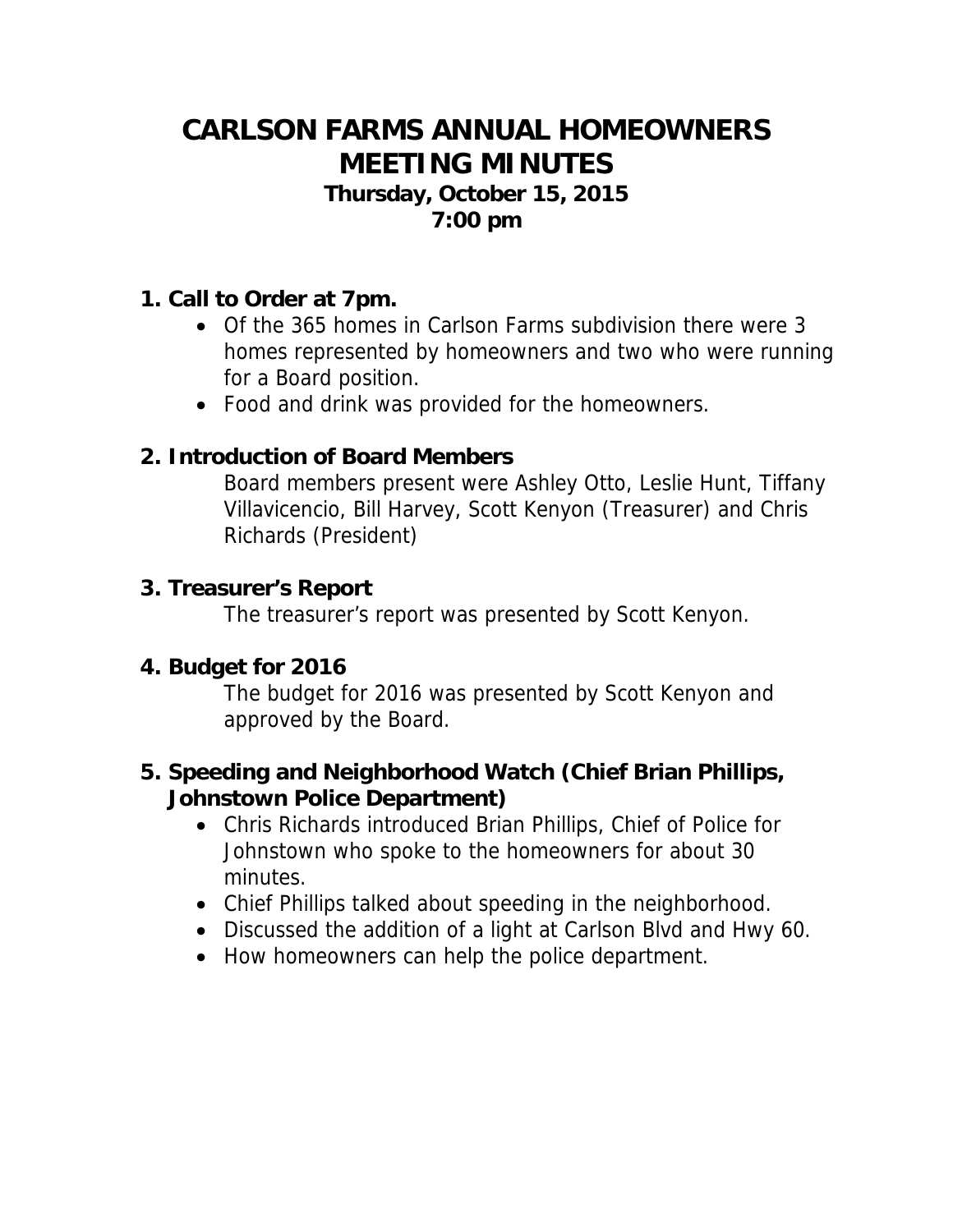# **6. Covenant Update / Introduction of David Firmin, Hindman Sanchez attorney**

- Bill Harvey presented why the Covenant needs to be updated.
- Chris Richards introduced David Firmin of the law firm Hindman Sanchez to answer questions from the homeowners.
- David discussed the need for the update to bring the Covenant in compliance with Colorado state law (CCIOA)
- Homeowners will be asked to approve the updated Covenant as 67% is needed to pass.
- No major changes will be made to the Covenant, the main purpose is to be in compliance with CCIOA and incorporate approved amendments.

# **7. Board Election**

- Due to the low homeowner turnout, the two homeowners running for Board positions could not be voted on as a quorum is needed for the vote to take place.
- Leslie Hunt and Bill Harvey are leaving the Board. Chris expressed his thanks to them for serving.

# **8. Pool Update**

Chris presented an update on pool issues and the installation of a new pergola for the pool.

# **9. Landscape Update**

- Chris presented an update on landscaping issues, tree and shrub replacement and improvements for next year.
- Chris discussed sprinkler issues and the need to conserve water by repairing leaks and looking towards more xeriscaping.

# **10. Facebook**

- Tiffany Villavicencio presented Facebook to the homeowners and talked about how it would help the subdivision come together and share news and events.
- Carlson Farms Community is the Facebook name the subdivision.